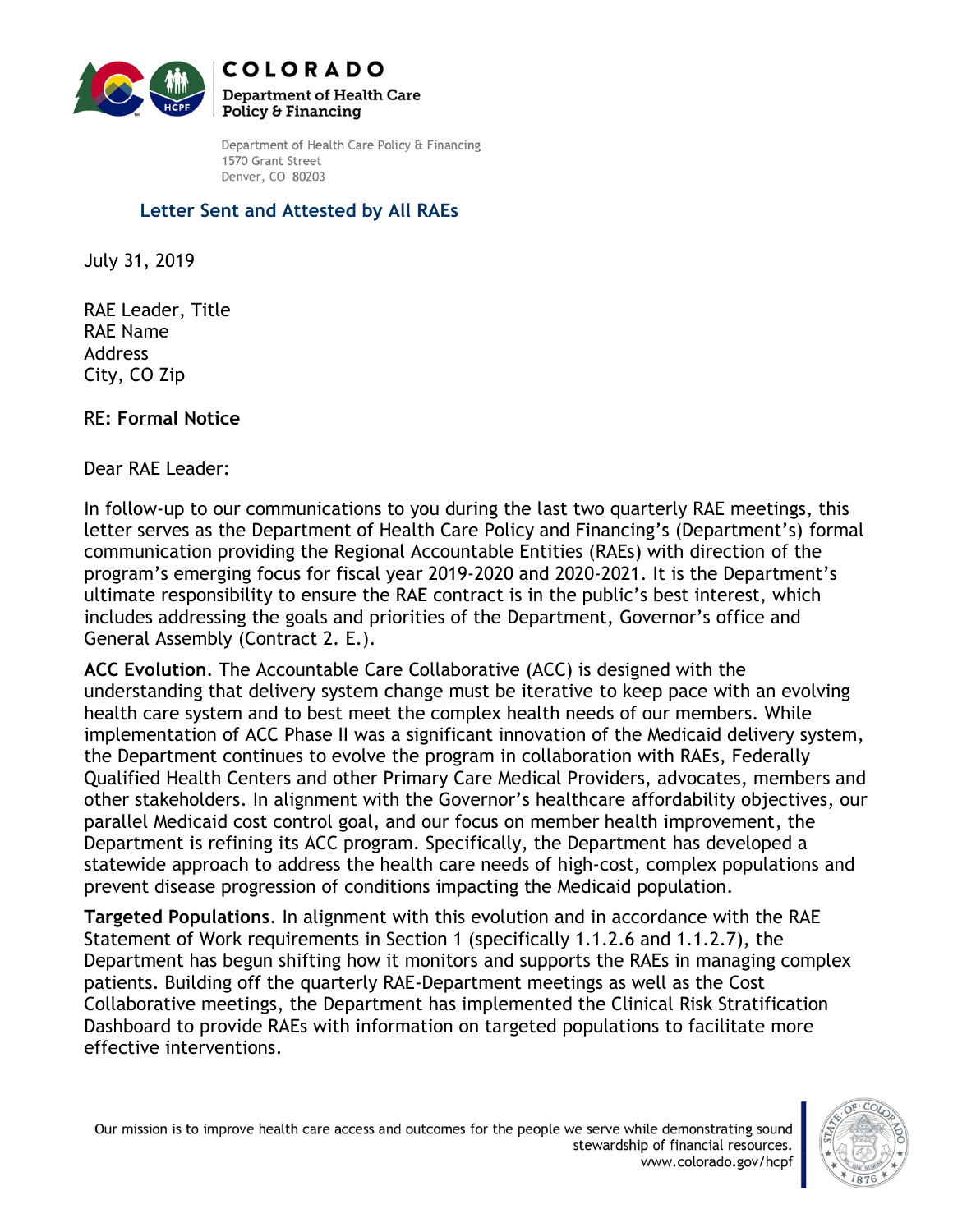**RAE Leader July 31, 2019 Page 2**

**Evolving Programs and Financing**. Further, the Department will work with the RAEs to ensure the consistent application of evidence-based and proven programs that will improve health and better manage costs for targeted conditions and populations. We thank you in advance for your continued partnership in reviewing your existing programs, transparency in identifying opportunities for program improvement, and your collaboration in reallocating ACC resources to invest in more effective programs – in alignment with Sections 11, 15, and 16 of the Statement of Work.

**RAE Performance Accountability**. RAEs will be accountable for cost trend and quality outcome metrics for the identified targeted populations provided by the Department, for the overall health and expenditure for all enrolled members, and for ensuring members have access to medically necessary services. Moving forward, the Department will also partner with the RAEs to implement payment strategies that reward the RAEs for achieving total cost of care goals and clinical quality outcome metrics. We thank you in advance for your partnership in crafting these targets and metrics. The Department will continue to utilize the Key Performance Indicators (KPIs) and Performance Pool measures to incentivize progress on the affordability outcome measures and targets, as authorized under contract requirements 16.4.8.1.1.1 and 16.4.8.1.2.3.

**Contract Amendments**. The current statement of work contains many citations requiring collaboration between the Department and the RAEs when the need for changes are identified, particularly around modification to the KPIs, KPI performance goals, individual KPI payment amounts, and the Performance Pool.

We ask the RAEs to sign and return a copy of this letter to the Department attesting to very actively partnering with us during this fiscal year to evolve the program, address the items above, and maximize the success of this next chapter. Once programmatic changes are fully decided, the Department will work closely with the RAEs to determine which specific programmatic changes need formal contract amendments and which can be implemented through operational guidance documents.

Thank you again for your collaboration in enhancing the Medicaid program to deliver cost effective care while improving member health.

Sincerely,

Kim Bimestefer Executive Director

cc: Laurel Karabatsos, Acting Medicaid Director Stephanie Ziegler, Director, Office of Cost Control & Quality Improvement